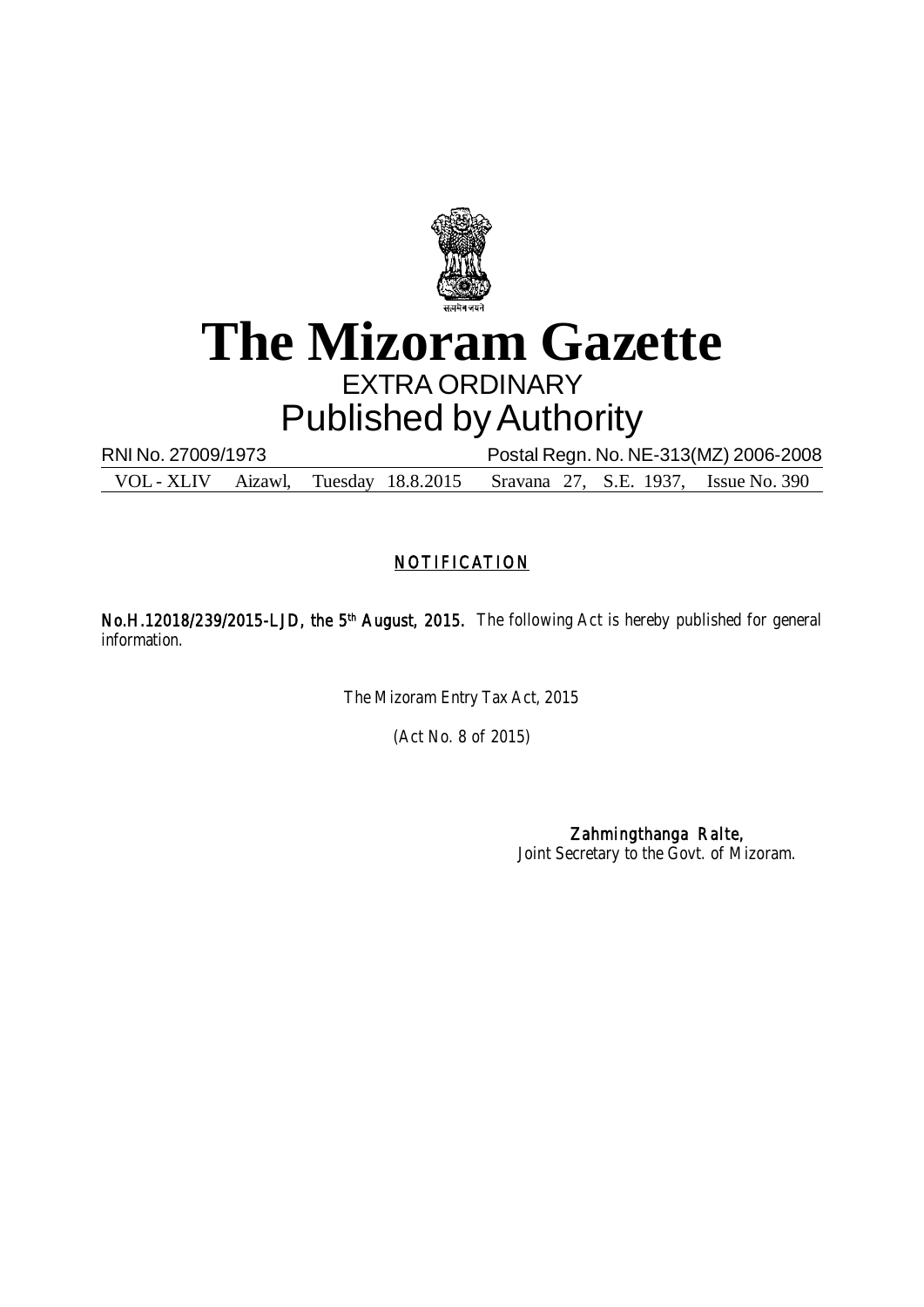Act No. 8 of 2015

## THE MIZORAM ENTRY TAX ACT, 2015

**A**<sub>N</sub>

### **ACT**

To levy a tax on the entry of goods into any local area in Mizoram for consumption, use or sale therein for the purpose of providing the infrastructure development within the State of Mizoram and for matters connected and incidental thereto.

Preamble: Whereas it is expedient to provide for the imposition of a tax on the entry of goods into any local area in Mizoram for consumption, use or sale therein for the purpose of providing the infrastructure development within the State of Mizoram and for matters connected and incidental thereto;

It is hereby enacted in the Sixty-Sixth Year of the Republic of India as follows;

- 1. Short title, (1) This Act may be called the Mizoram Entry Tax Act, 2015.
	- extent and (2) It shall extend to the whole of the State of Mizoram.
	- commencement: (3) It shall come into force on such date as the State Government may, by notification, in the Official Gazette, appoint.
- 

2. Definitions: (1) In this Act, unless the context otherwise requires :-

- (a) "Assessing Authority" in relation to any importer means the Authority competent to assess such Importer;
- (b) "Entry of goods into a local area" with all its grammatical variations and cognate expressions, means, entry of goods as specified in the Schedule into a local area from any place outside that local area including a place outside the State for consumption, use or sale therein;
- (c) "Entry Tax" means a tax on the entry of goods into a local area for consumption, use or sale therein, levied and payable in accordance with the provisions of this Act;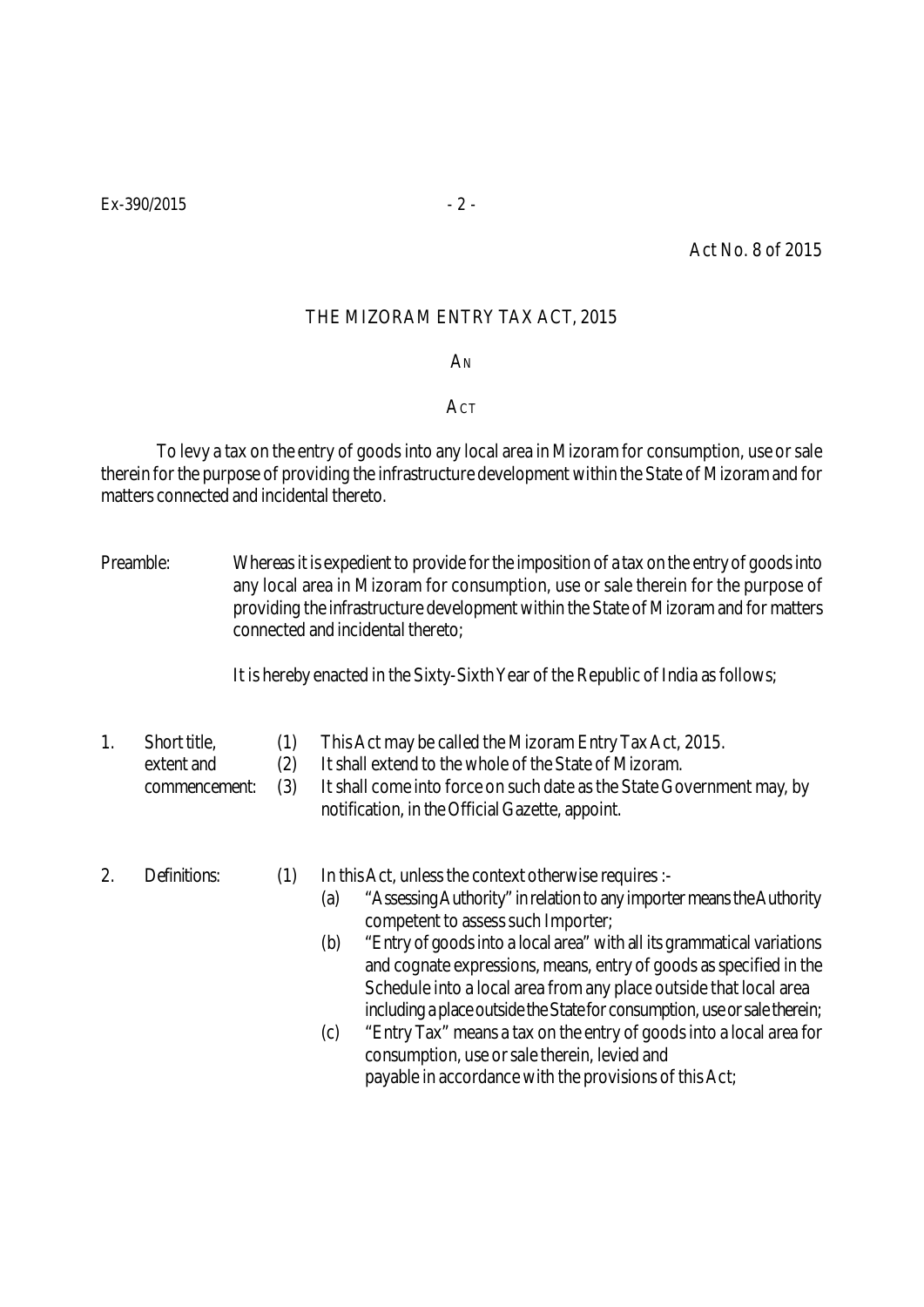- (d) "Fund" means The Mizoram Infrastructure Development Fund:
- (e) "Importer" means a Dealer or any other person, who. in any capacity, whether on his own account or on account of a principal or any other person, effects or causes to be effected the entry of goods as specified in the Schedule into a local area or takes delivery or is entitled to take delivery of goods on its entry into a local area for consumption, use or sale therein and includes:-
- every person who carries on the business of i. transfer of property in goods (whether as goods or in some other form) involved in the execution of a works contract,

every person who carries on business of transfer of the ii. right to use any goods for any purpose (whether or not for a specified period) for cash, deferred payment or other valuable consideration.

Explanation.— In case of any goods specified in the Schedule, which is transported through pipelines into a local area, the ultimate recipient of the goods in the local area shall be deemed to be the importer,

(f) "Import value" means the value of goods specified in the Schedule as ascertained from the original invoice and includes the charges paid or payable for insurance, excise duty, freight charges and all other charges incidentally levied on the purchase of such goods:

Provided that, where the import value is not ascertainable on account of non-production or non-availability of original invoice, or where invoice produced is proved to be false, or if such goods have been procured or obtained otherwise than by way of purchase, the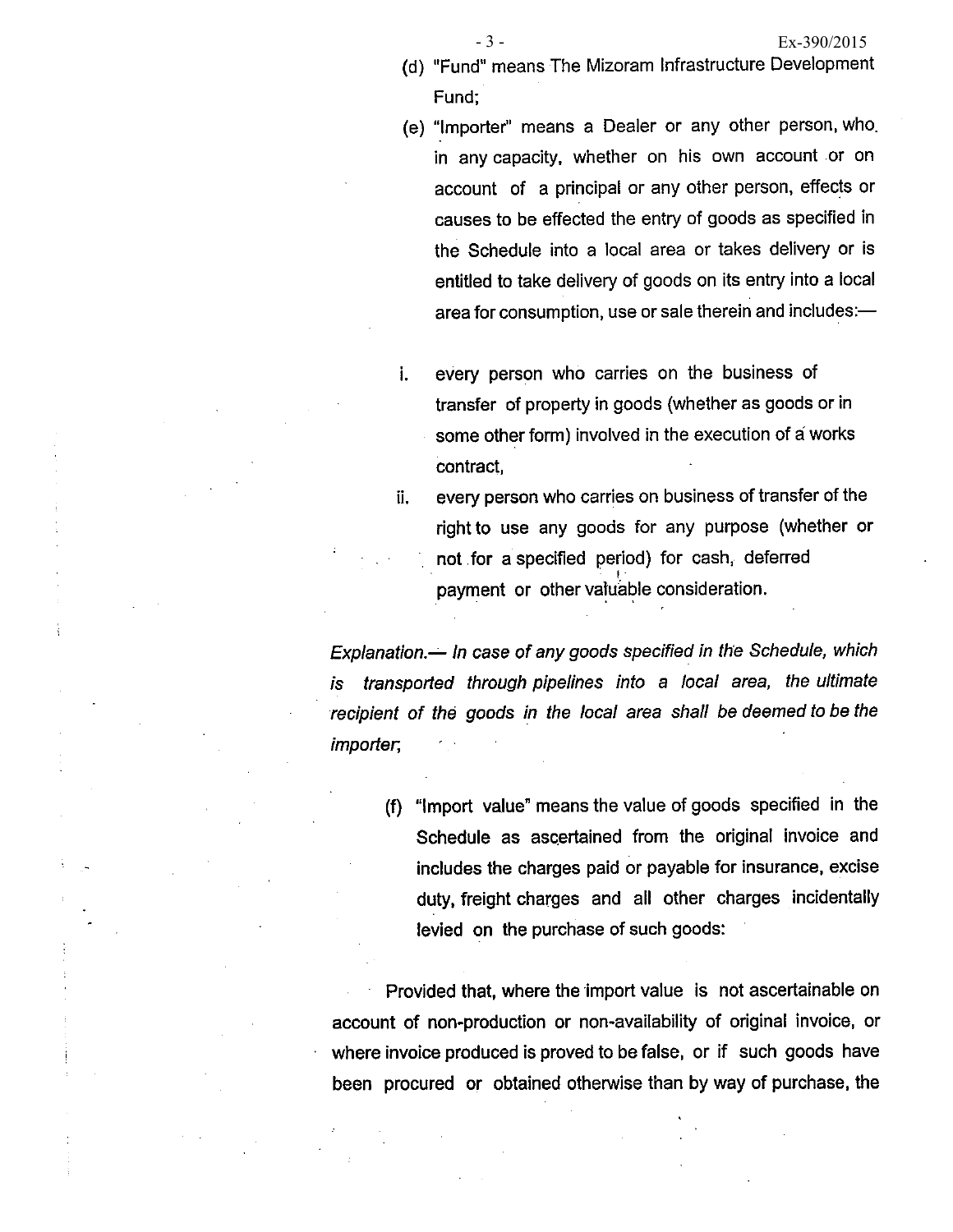import value shall be determined on the basis of fair market value of such goods;

Provided further that in the case of Specified Goods, which are being imported into local area for use therein for a specified period and are taken back after completion of use, the "import value" shall  $be -$ 

Period of use of the Specified Goods in Years X Value of the Specified Goods Life of the Specified Goods in years

- (g) Local area" means the area comprised within the limits of the State of Mizoram.
- (h) "Motor Vehicle" means a motor vehicle as defined in clause (28) of section 2 of the Motor Vehicles Act, 1988 including motor cars, motor taxi cabs, motor cycles. motor cycle combinations, motor scooters, motorette, motor omnibuses, motor vans, motor lorries and chassis of motor vehicles and bodies or tankers built or meant for mounting on chassis of motor vehicles, tractors, bulldozers, excavators, cranes, dumpers, three wheelers, road rollers and earthmovers;
- (i) "prescribed" means prescribed by rules made under this Act;
- (j) "Schedule" means Schedule appended to this Act;
- (k) "section" means a section of this Act:
- (I) "Specified Goods" means goods specified in the Schedule;
- (m) "State Government" means the Government of Mizoram.

(2) All expressions used but not defined in this Act and defined in the Mizoram Value Added Tax Act, 2005 shall have the same meanings respectively assigned to them in that Act.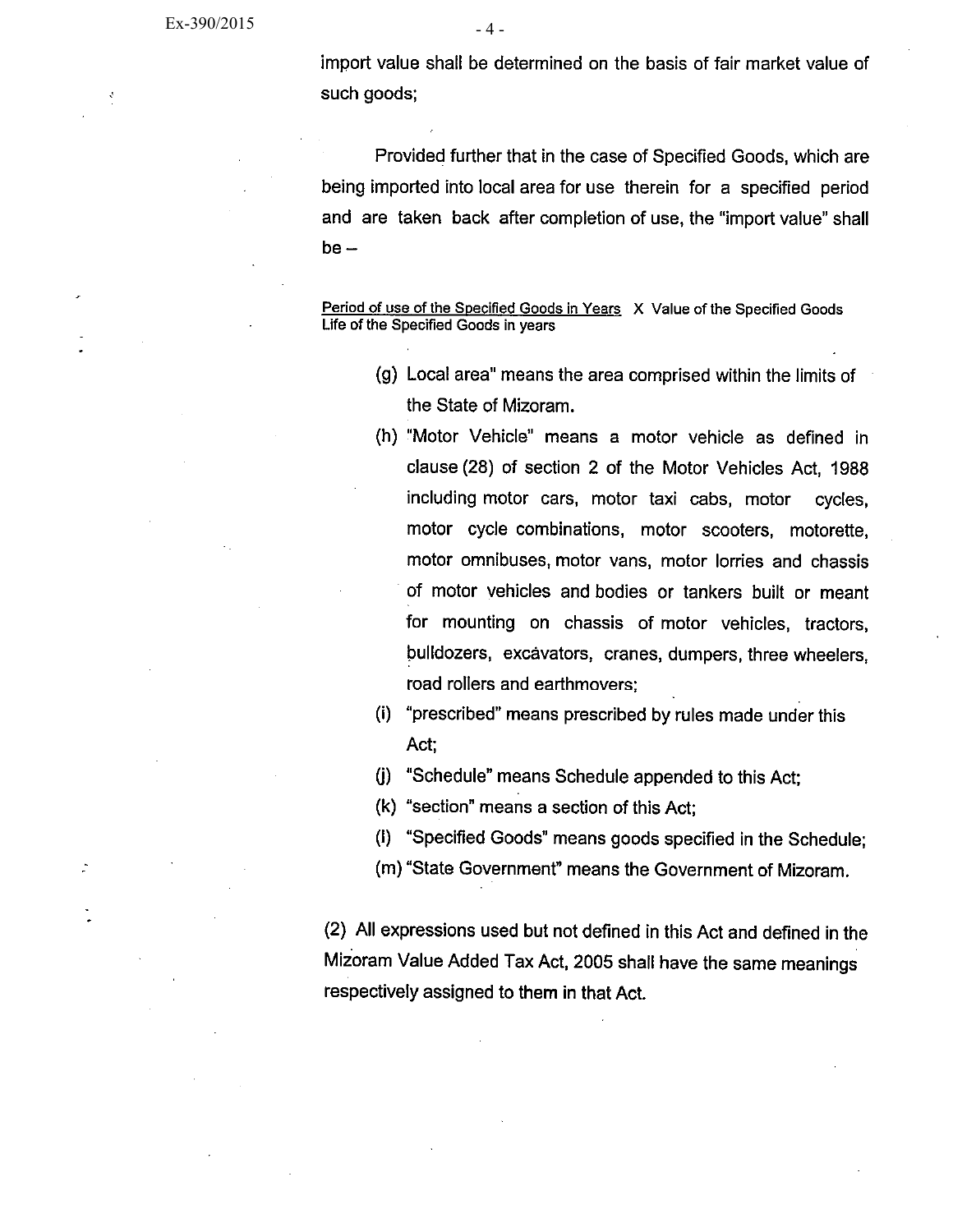#### 3. Levy of Tax:

 $\mathcal{L}^{\mathcal{L}}$ 

 $\sim$ 

(1) Subject to the other provisions of this Act, there shall be levied and collected an entry tax on the entry of specified goods into any local area for consumption, use or sale therein, at the rates respectively specified against each item in the Schedule. The entry tax shall be leviable on the import value of the specified goods and shall be paid by every importer of such goods:

 $-5-$ 

Provided that no entry tax shall be levied under this section on the entry of specified goods into a local area, if it is proved to the satisfaction of the Assessing Authority, in such manner as may be prescribed, that such goods have already been subjected to entry tax or that the entry tax has been paid by the importer or any other person under this Act in respect of the same goods.

(2) Notwithstanding anything contained in sub-section (1), and subject to production of documentary proof, no entry tax shall be levied on such specified goods, which are also taxable under the Mizoram Value Added Tax Act, 2005 : -

- (a) if such specified goods are brought into any local by a Dealer registered under the Mizoram Value area Added Tax Act, 2005 for the purpose of resale and such goods are sold inside the State, the Dealer is liable to pay tax on the sales of such goods under the Mizoram Value Added Tax Act, 2005;
- (b) if such specified goods are sold in the course of interstate trade or commerce or in the course of export out of the territory of India or such goods are otherwise dispatched outside the State by way of stock transfer by a dealer registered under the Central Sales Tax Act, 1956:
- (c) if such specified goods are brought into any local area by a Dealer registered under the Mizoram (Sales of Petroleum and Petroleum Products, including Motor Spirit and Lubricants) Taxation Act, 1973 for the purpose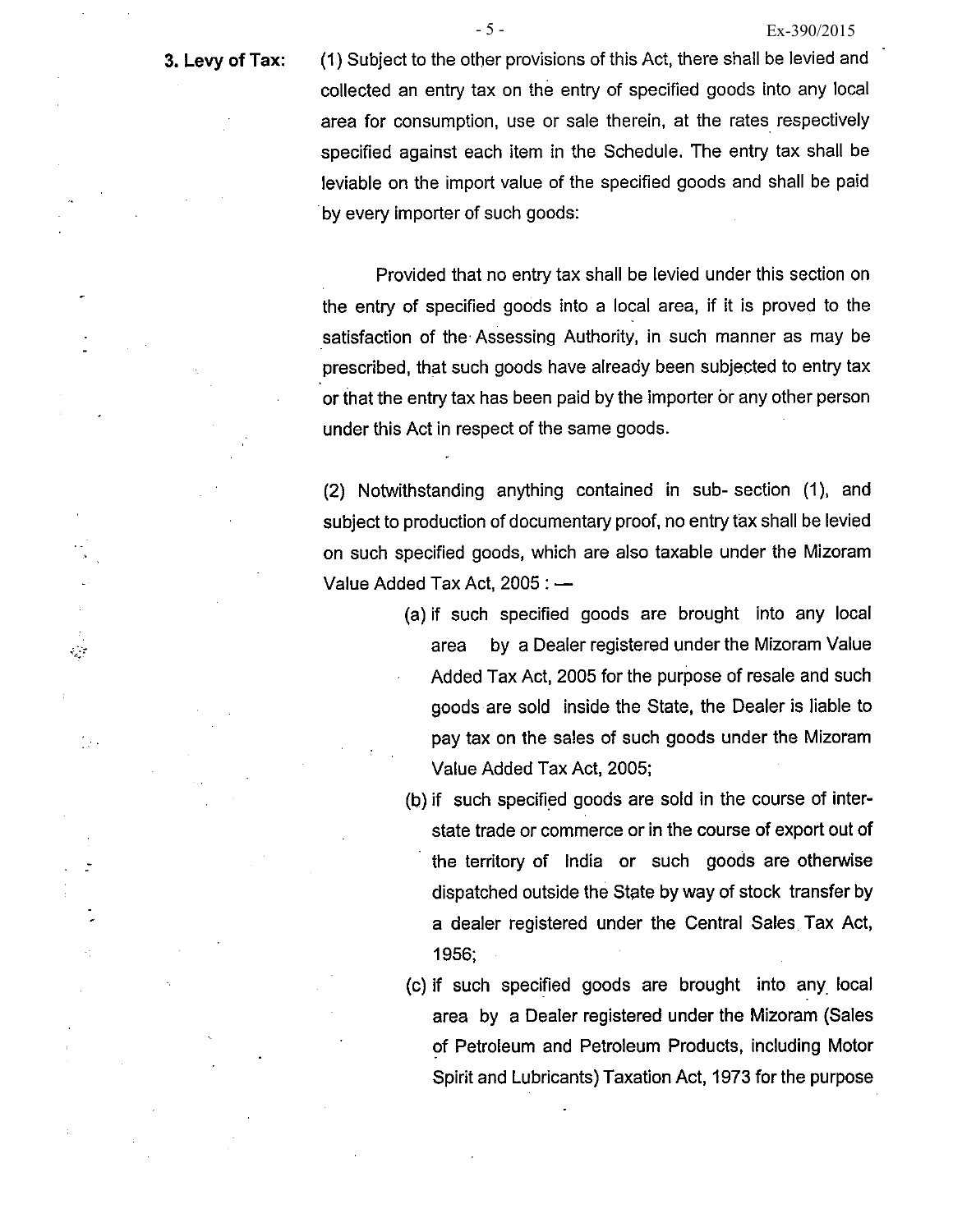of resale and such goods are sold inside the State, the Dealer is liable to pay tax on the sales of such goods

 $-6-$ 

under the Mizoram (Sales of Petroleum and Petroleum Products, including Motor Spirit and Lubricants) Taxation Act, 1973;

(d) if such specified goods are imported into a local area in the course of import from outside the territory of India provided that, if any such Dealer, after importing the specified goods, consumes such goods in any form or deals with such goods in any other manner, he shall inform the assessing authority within 30 days, succeeding the month in which such goods are so consumed or dealt with and pay the tax, which would have been otherwise leviable under the provisions of this Act.

(3) Where the specified goods, the sales of which are exempted under the Mizoram Value Added Tax Act, 2005 for reasons of such goods being included in the Schedule to the said Act, which after entry into a local area are sold by an importer in the course of inter-state trade or commerce or in the course of export out of the territory of India or are dispatched outside the State by way of stock transfer, the import value of such specified goods subsequently sold or sent out in the manner mentioned above shall, subject to production of proof, be deducted from the total import value to determine the taxable import value.

(4) The State Government may, by Notification in the Official Gazette, in the public interest or taking into account the fund requirement for infrastructure development within the State, vary the rates of tax and the items of goods specified in the Schedule and on such Notification being issued, the Schedule shall be deemed to have been amended accordingly.  $\label{eq:3} \mathcal{L}_{\mathcal{A}}(\mathbf{x}) = \mathcal{L}_{\mathcal{A}}(\mathbf{x}) \mathcal{L}_{\mathcal{A}}(\mathbf{x}) = \mathcal{L}_{\mathcal{A}}(\mathbf{x}) \mathcal{L}_{\mathcal{A}}(\mathbf{x}) = \mathcal{L}_{\mathcal{A}}(\mathbf{x}) \mathcal{L}_{\mathcal{A}}(\mathbf{x})$ 

 $\mathcal{N}(\mathcal{A})$  and the set of  $\mathcal{N}(\mathcal{A})$ 

and the control of the control of

 $\mathcal{O}(10^{-10})$  , where  $\mathcal{O}(10^{-10})$  and  $\mathcal{O}(10^{-10})$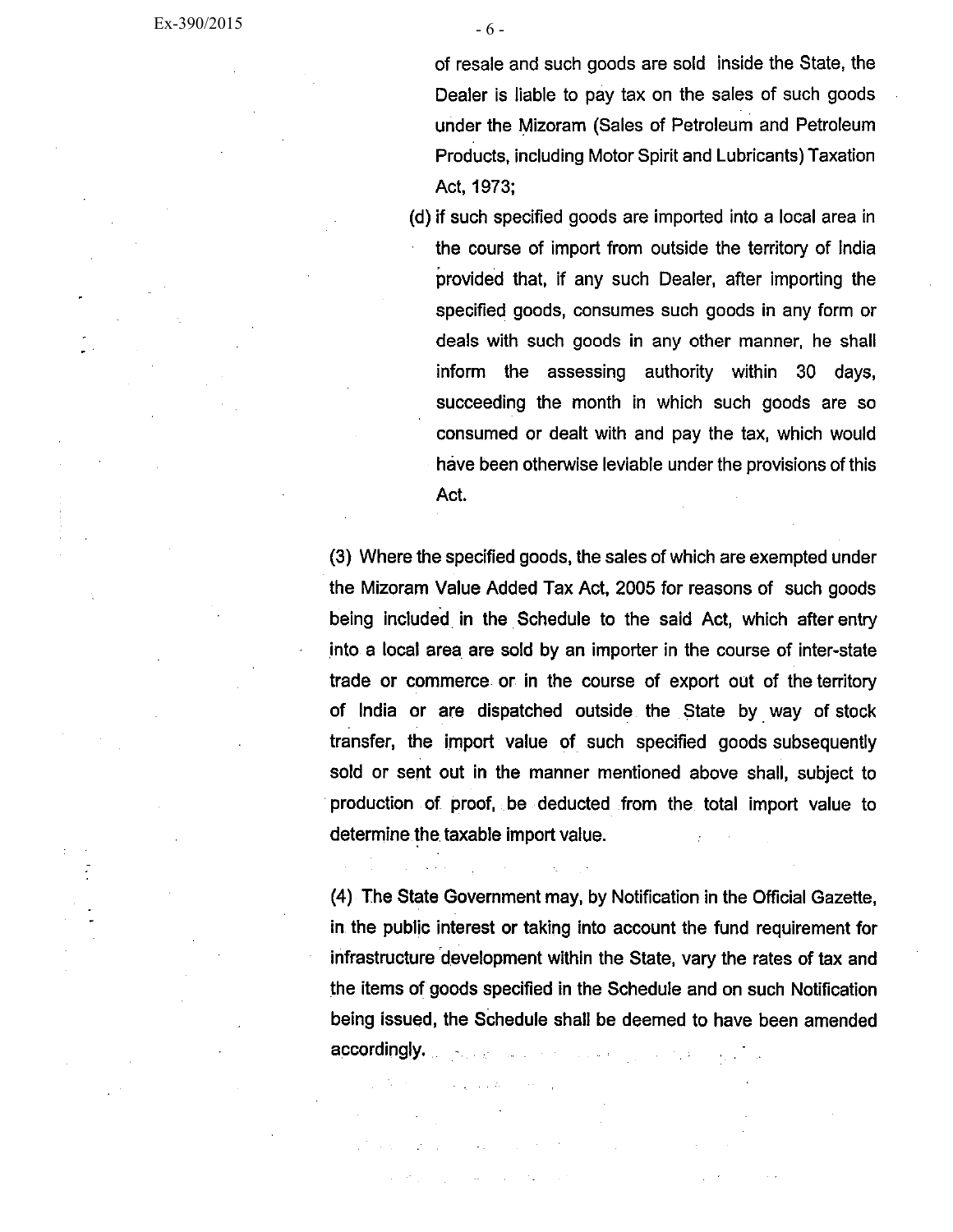## 4. Levy of Tax on **Motor Vehicle:**

(1) Notwithstanding anything contained in section 3, there shall be levied and collected a tax on the entry of any motor vehicle into a local area for use or sale therein by an importer which is liable for registration or assignment of a new registration mark in the State under the Motor Vehicles Act, 1988.

(2) The tax shall be payable and paid by an importer within 30 days from the date of the entry of a motor vehicle into the local area or before an application is made for registration of the vehicle under the Motor Vehicles Act, 1988, whichever is earlier.

(3) No tax shall be levied and collected in respect of a motor vehicle which is registered in any Union Territory or any other State under the Motor Vehicles Act, 1988, fifteen months prior to the date on which a new registration mark is assigned in the State under the said Act.

(4) Where any person causes entry of a motor vehicle into a local area within a period of fifteen months from the date of registration of such vehicle in any Union Territory or any other State under the Motor Vehicles Act, 1988, and that such entry is occasioned as a result of shifting of the place of his residence from such Union Territory or State into this State, the Commissioner may exempt such person from payment of entry tax on entry of such motor vehicle subject to production of proof in this regard.

(5) Notwithstanding anything contained in any other law for the time being in force, where the liability to pay tax in respect of a motor vehicle arises under this Act and such motor vehicle is required to be registered or a new registration mark is required to be assigned to it in the State under the Motor Vehicles Act, 1988, no Registering Authority shall either register any such motor vehicle or assign any new registration mark to such motor vehicle unless payment of Entry Tax has been made by the person concerned in respect of such vehicle.

 $\sim 0.1$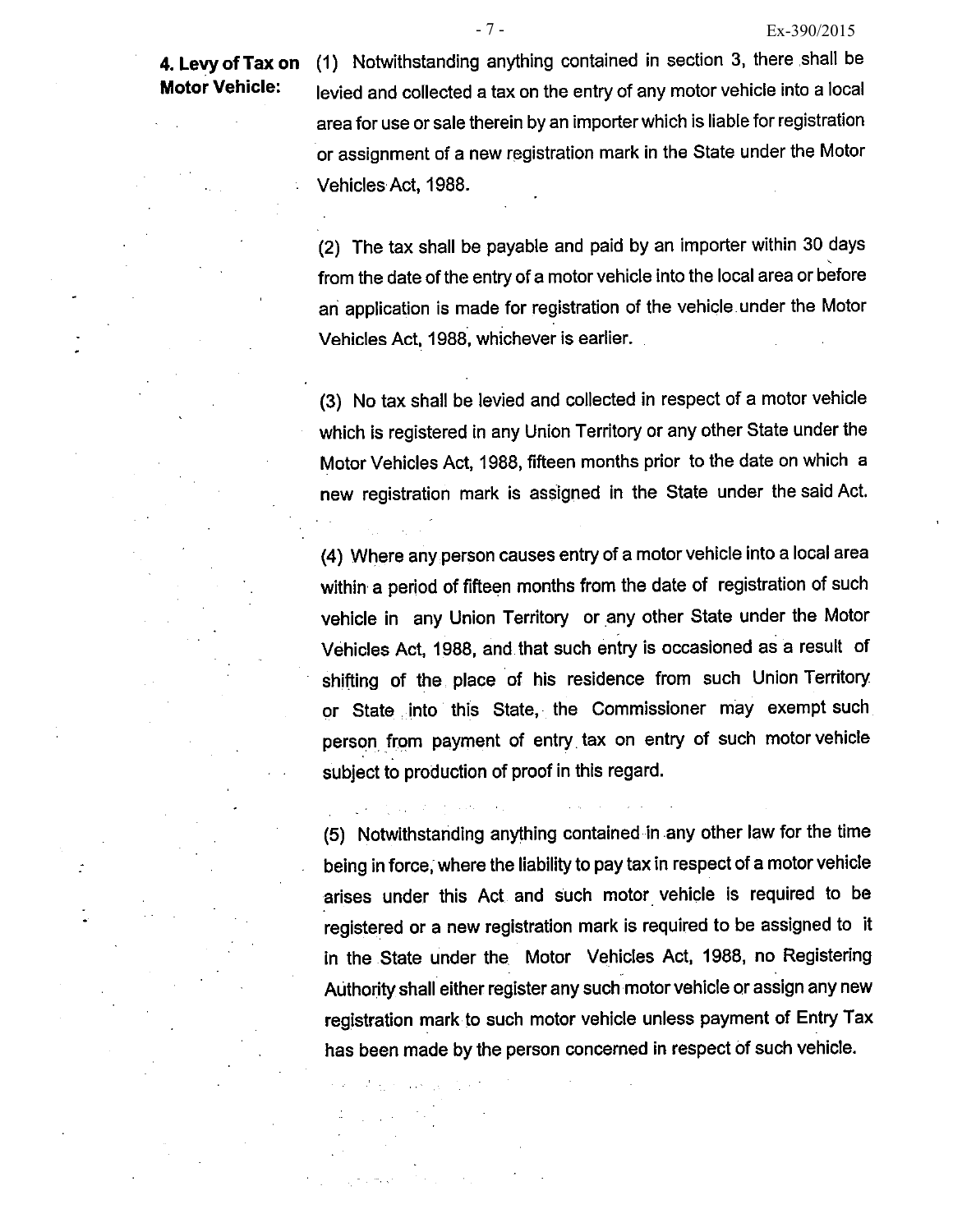5. Composition of Tax liability:

Notwithstanding anything contained in this Act, the State Government may, by notification publish in the Official Gazette and subject to such conditions and restrictions, if any, as may be specified therein, permit any class of importer to pay in lieu of the tax payable under this Act. for any period, an amount linked with the volume or quantity of specified goods or some such other thing to be determined by the State Government by way of composition and to be paid at such intervals and in such manner, as may be specified in such Notification.

#### 6. **Exemption** from Tax:

(1) Notwithstanding anything contained in section 3, no entry tax on the entry of specified goods into a local area shall be payable, if such specified goods are -

- a) meant for the exclusive use or consumption of the Defense Department of the Government of India, or
- b) the exclusive property of the Union Government, or
- c) brought into the State in accordance with the provisions of the Mizoram Value Added Tax Act, 2005 and Mizoram Value Added Tax Rules, 2005.
- d) brought into the State in accordance with the provisions of the Mizoram (Sales of Petroleum and Petroleum Products, including Motor Spirit and Lubricants) Taxation Act, 1973 and the Rules as amended upto 2001.

(2) The State Government may, by Notification in the Official Gazette. grant exemption to any organisation or undertaking of the Central Government or of the State Government in respect of such goods as may be specified in such Notification, from payment of entry tax on entry of such goods into any local area for consumption or use therein provided that such goods are the exclusive property of such organisation or undertaking.

 $\Delta t = 0.1$ 

a comunica

e sa kela araw

 $\sim 10^4$ 

 $-8-$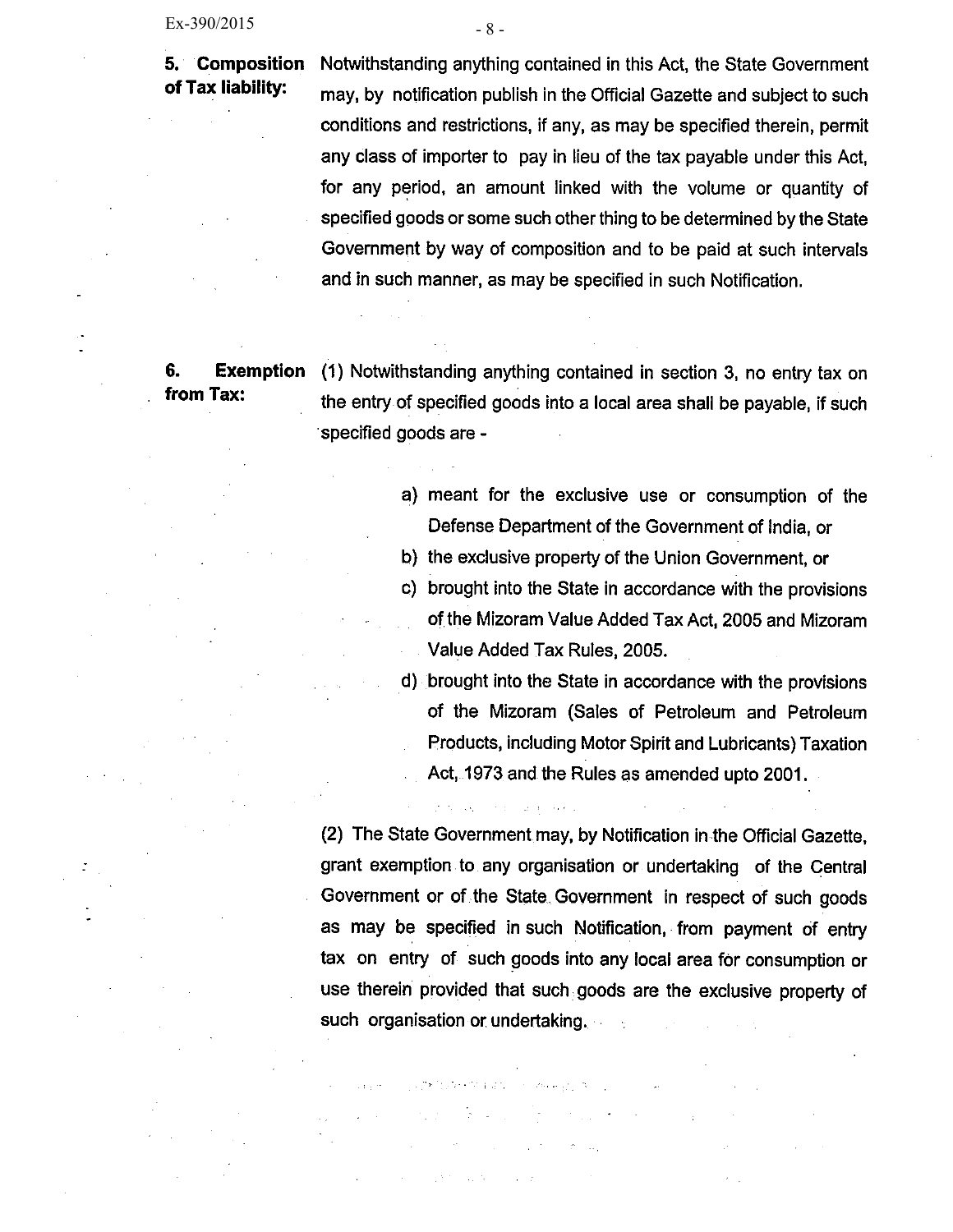(3) The State Government, if considers it necessary in the public interest so to do, may by Notification in the Official Gazette, subject to such conditions and restrictions as it may impose, exempt, any importer or class of importers, fully or partially from payment of entry tax on any specified goods and the State Government may also grant such exemption retrospectively:

Provided that the State Government may withdraw any such exemption at any time, as it may think fit and proper.

The entry tax payable by an importer shall be levied in accordance with **Principles** 7. governing Entry the principles as stated below:-Tax:

- a) entry tax shall not be payable unless the importer effects entry of the specified goods into a local area;
- b) where any such goods are consumed, used or sold in a local area by the importer, it shall be presumed, until the contrary is proved by him, that such goods had entered into that local area for consumption, use or sale. therein.

8. Registration, return. assessment. collection etc. of **Entry Tax:** 

The administration of this Act in so far as it relates to registration, submission of returns by the Importers and collection of entry tax from them, shall vest in the authorities specified in or under the Mizoram Value Added Tax Act, 2005 and accordingly, the said authorities, empowered to register, receive returns, to assess or re-assess and collect Entry Tax and enforce payment of any tax under the said Act, shall register, receive returns, assess, re-assess and collect entry tax and enforce payment of entry tax, including imposition and realisation of any penalty payable by an importer under this Act as if the tax or penalty payable by such importer under this Act is a tax or penalty payable under the said Act, and for this purpose they may exercise all or any of the powers conferred upon them by or under that Act.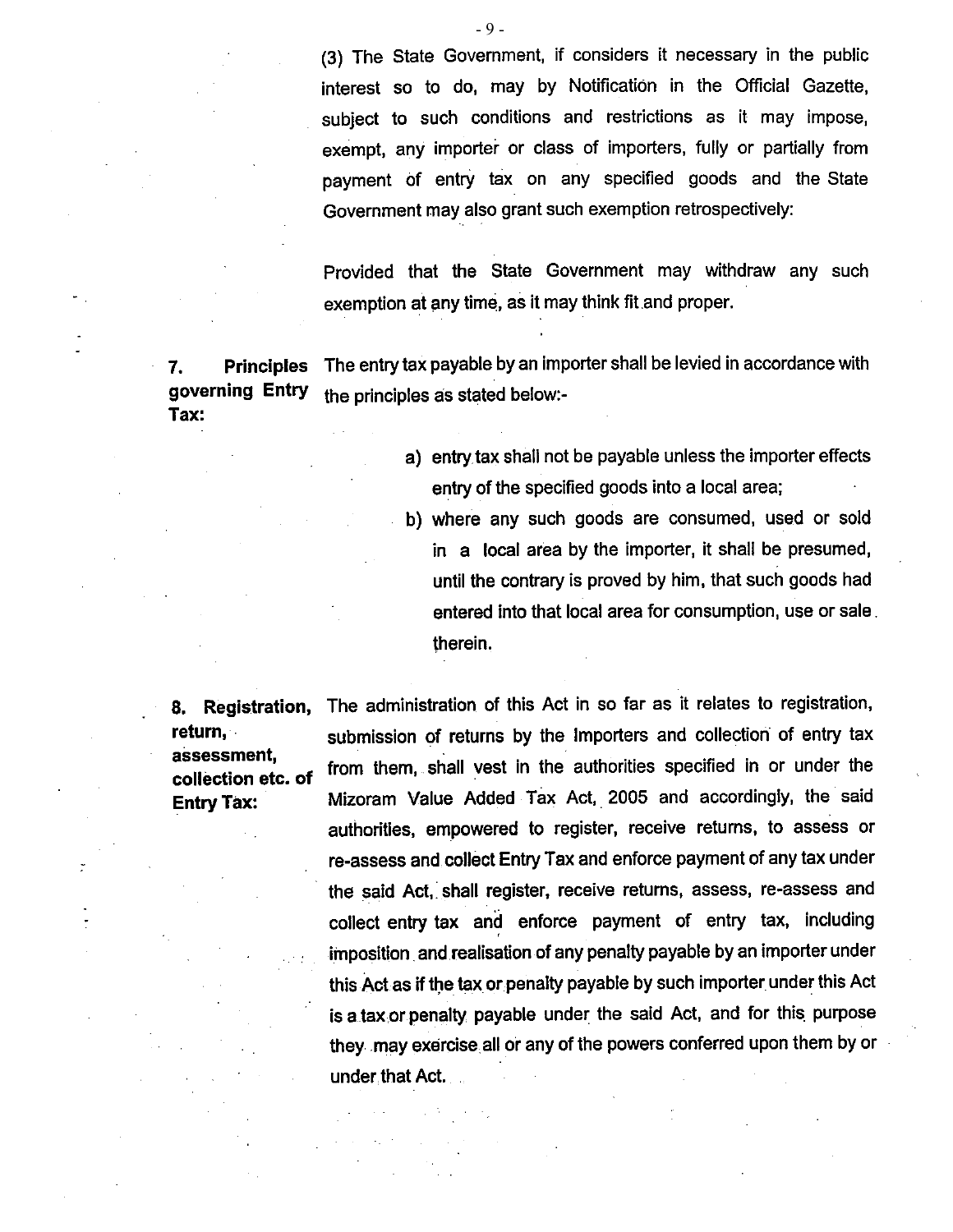**Applicability** 9. of the provisions of the Mizoram **Value Added Tax** Act, 2005:

Subject to the provisions of this Act and Rules made thereunder, sections – 21, 22, 23, 24, 25, 27, 28, 30, 31, 32, 33, 34, 36, 37, 38, 39, 40, 43, 44, 45, 46, 47, 48, 49, 50, 52, 55, 56, 57, 58, 59, 60, 61, 62, 64, 65, 66, 67, 68, 70, 71, 72, 73, 74, 75, 76, 78, 79, 82, 83, 85 of the Mizoram Value Added Tax Act, 2005 and the Rules, Orders or Notifications issued thereunder shall mutatis mutandis apply to an importer in respect of the entry tax levied and payable under this Act, as if those sections were mutatis mutandis incorporated in this Act and the Rules framed and orders and Notifications issued under those sections were mutatis mutandis issued under the relevant sections so incorporated under this Act.

10. Utilization of the proceeds of the levy under the Act:

 $\tilde{z}$ 

(1) The proceeds of the entry tax, shall be credited and appropriated to the Fund constituted under this section by Notification in the **Official** Gazette and shall be utilized exclusively for the development of infrastructures which include the following:-

- a) construction, development and maintenance of roads and bridges within the State.
- b) creation, development and maintenance of infrastructure for supply of electrical energy, water supply and sanitation.
- c) any other purpose connected with the infrastructure development which the State Government may specify by Notification.
- d) providing finance, aids, grants and subsidies to local bodies and government agencies for the purposes specified in clauses (a), (b) and (c).

(2) The amount realised as entry tax shall not be used for the purposes other than those specified in sub-section (1).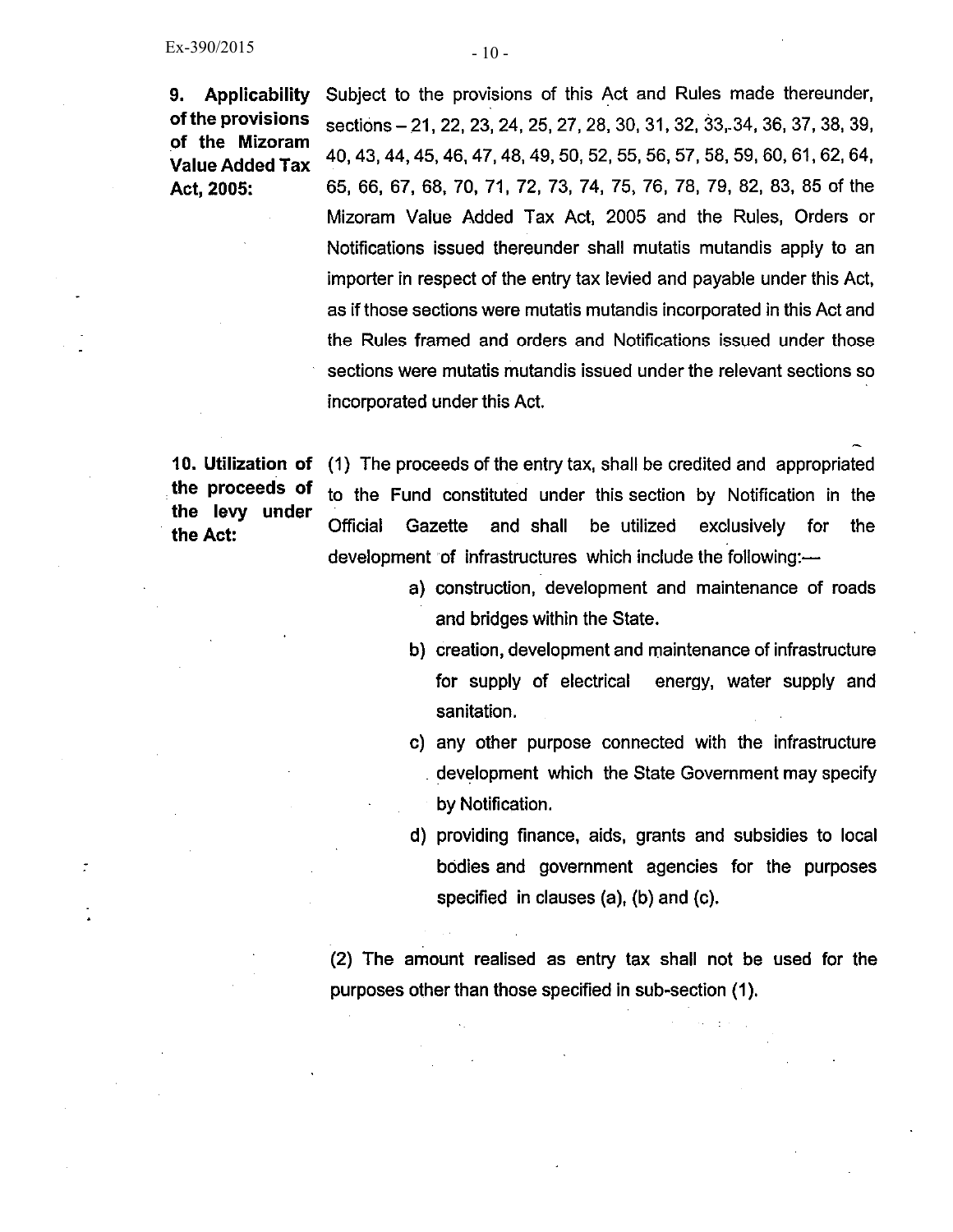11. **Power** make Rules:

(1) The State Government may make rules for carrying out the to purposes of this Act.

(2) In particular and without prejudice to the generality of the foregoing power, such rules may provide for : -

- a) the manner and procedure of deposit of tax under appropriate Head of Accounts and the manner in which the proceeds of the tax shall be utilized.
- b) all matters expressly required or allowed by this Act to be prescribed.
- c) the fees to be paid connection with in the registration, memorandum of appeals, petition for revisions, certified copies of orders, petitions, other matters and any other matter ancillary or incidental thereto: and
- d) any other matter for which there is no provision or no sufficient provision in this Act and for which provision is, in the opinion of the State Government, necessary for giving effect to the purposes of this Act.

(3) In making any rules under this section, the State Government may direct that a breach thereof shall be punishable with fine not exceeding five thousand rupees and, when the offence is a continuing one, with a daily fine not exceeding one hundred rupees during the continuance of such offence.

(4) The State Government shall cause every rule made under this Act and every Notification issued under this Act to be laid, as soon as may be, after it is published before the State Legislature while it is in session for a total period of thirty days which may be comprised in one session or in two or more successive sessions in which it is so laid or the sessions immediately following, and if the State Legislature agrees in making any modification in the rule or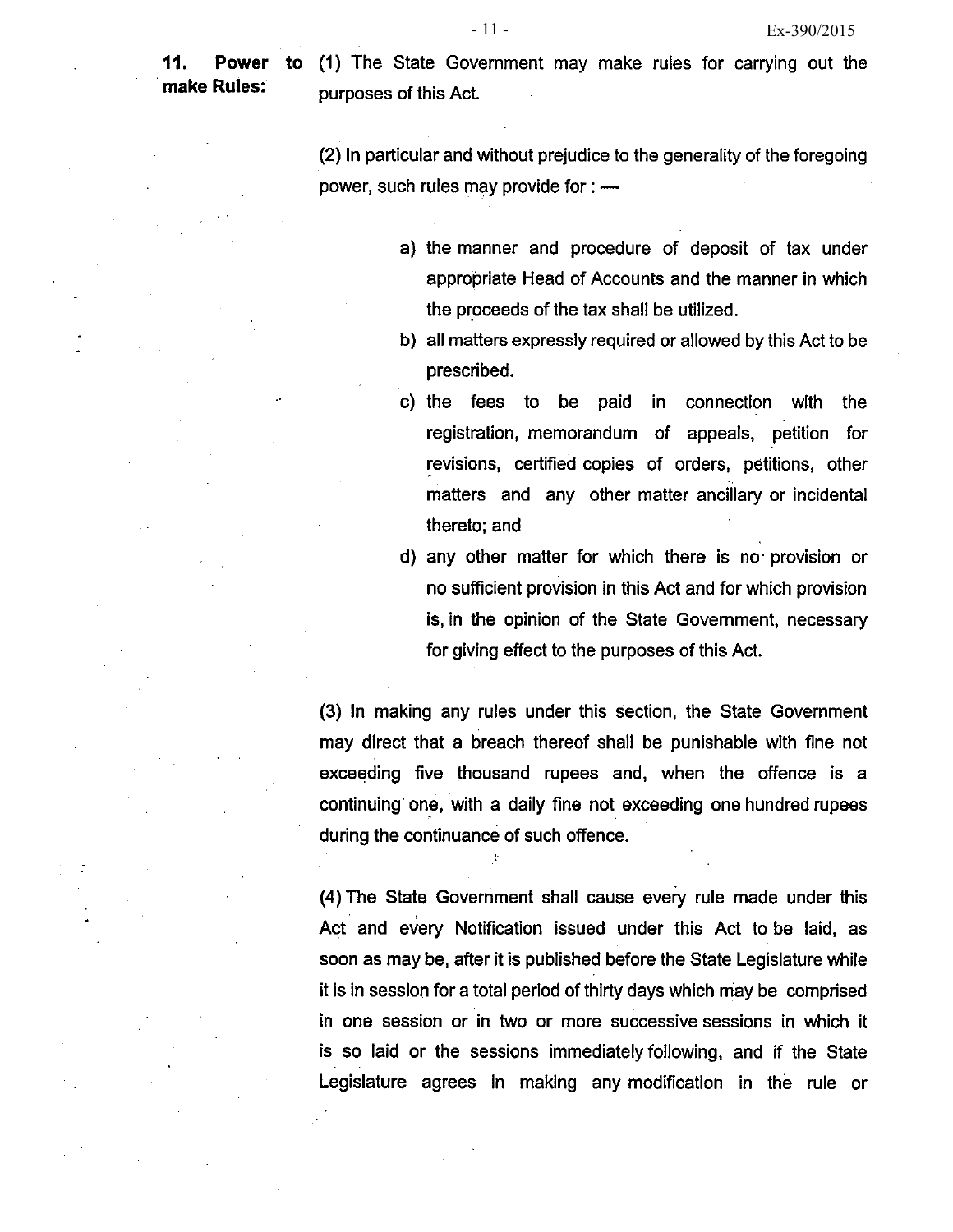$-12-$ 

Notification.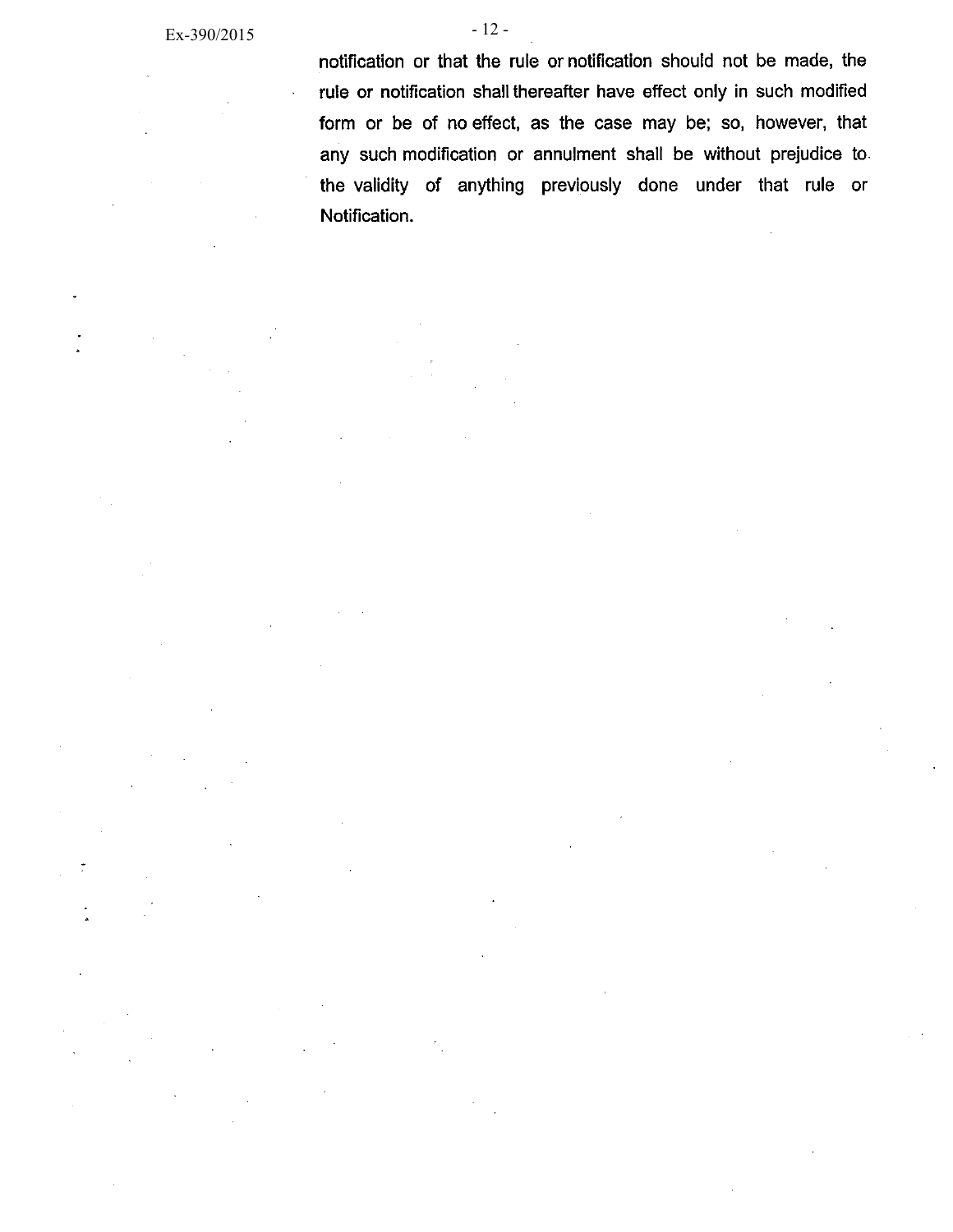## $-13-$

## **SCHEDULE** [See clause (j) and (l) of Section 2]

| SI.            | <b>Specified Goods</b>                                                                            | <b>Rate of Tax</b> |
|----------------|---------------------------------------------------------------------------------------------------|--------------------|
| No.            |                                                                                                   | (Per-centum)       |
| 1              | $\mathbf{2}$                                                                                      | 3                  |
| $\mathbf{1}$   | Agriculture machineries including tractors and power tillers                                      | $\overline{2}$     |
| $\overline{2}$ | All kinds of bricks including fly ash bricks, refractory bricks,<br>earthen tiles and leirawhchan | $\overline{2}$     |
| 3              | All varieties of textiles viz. cotton, woolen or silken, including                                |                    |
|                | rayon, art silk and nylon textiles, whether manufactured by                                       |                    |
|                | handloom, power loom or otherwise including all types of yarn                                     | $\overline{2}$     |
|                | in hank & sewing thread                                                                           |                    |
| 4              | <b>Bitumen</b>                                                                                    | $\mathbf{2}$       |
| 5              | Coal                                                                                              | $\overline{2}$     |
| 6              | Hospital Equipment of all types including X-ray, ultrasound,                                      | $\overline{2}$     |
|                | Doppler and scanning machines, other medical<br>and                                               |                    |
|                | diagnostic apparatus and parts and accessories thereof                                            |                    |
| $\overline{7}$ | Sand and stone aggregates                                                                         | $\overline{2}$     |
| 8              | All kinds of Hardware goods (not listed elsewhere)                                                | 4                  |
| 9              | All processed meats, fruits and vegetables including fruit jams,                                  | 4                  |
|                | jelly, pickles, fruit squash, paste, fruit drinks and fruit juice                                 |                    |
|                | whether in sealed containers or otherwise                                                         |                    |
| 10             | Aluminium plain sheet, channels and sections, composite                                           | 4                  |
|                | panel including aluminium conductors of any kind                                                  |                    |
| 11             | Arecanut powder and supari in all its forms and varieties                                         | 4                  |
|                | including betelnut for conversion into supari.                                                    |                    |
| 12             | <b>Automated Teller Machine</b>                                                                   | 4                  |
| 13             | Carpet of all types                                                                               | 4                  |
| 14             | Cement                                                                                            | 4                  |
| 15             | Chemical Fertilizers, bone meals, pesticides, insecticides,                                       | 4                  |
|                | fungicides, herbicides, rodenticides and weedicides                                               |                    |
| 16             | <b>Chemicals</b>                                                                                  | 4                  |
| 17             | Computer of all varieties, computer software and hardware,                                        | 4                  |
|                | servers,<br>V-sat<br>and<br>accessories<br>including<br>printers.                                 |                    |
|                | photocopiers, fax machines and parts thereof and UPS used                                         |                    |
|                | with computers                                                                                    |                    |
| 18             | Corrugated and plain galvanized iron sheet (whether hot rolled                                    | 4                  |
|                | or cold rolled)                                                                                   |                    |
| 19             | Declared goods under the Central Sales Tax Act, 1956                                              | 4                  |
|                | (Central Act 74 of 1956) which are not mentioned in any of                                        |                    |
|                | the entries                                                                                       |                    |
| 20             | Diesel, Petrol, Lubricants and Rectified spirit                                                   | 4                  |

 $\bar{z}$ 

÷

Ĵ,

 $\,1\,$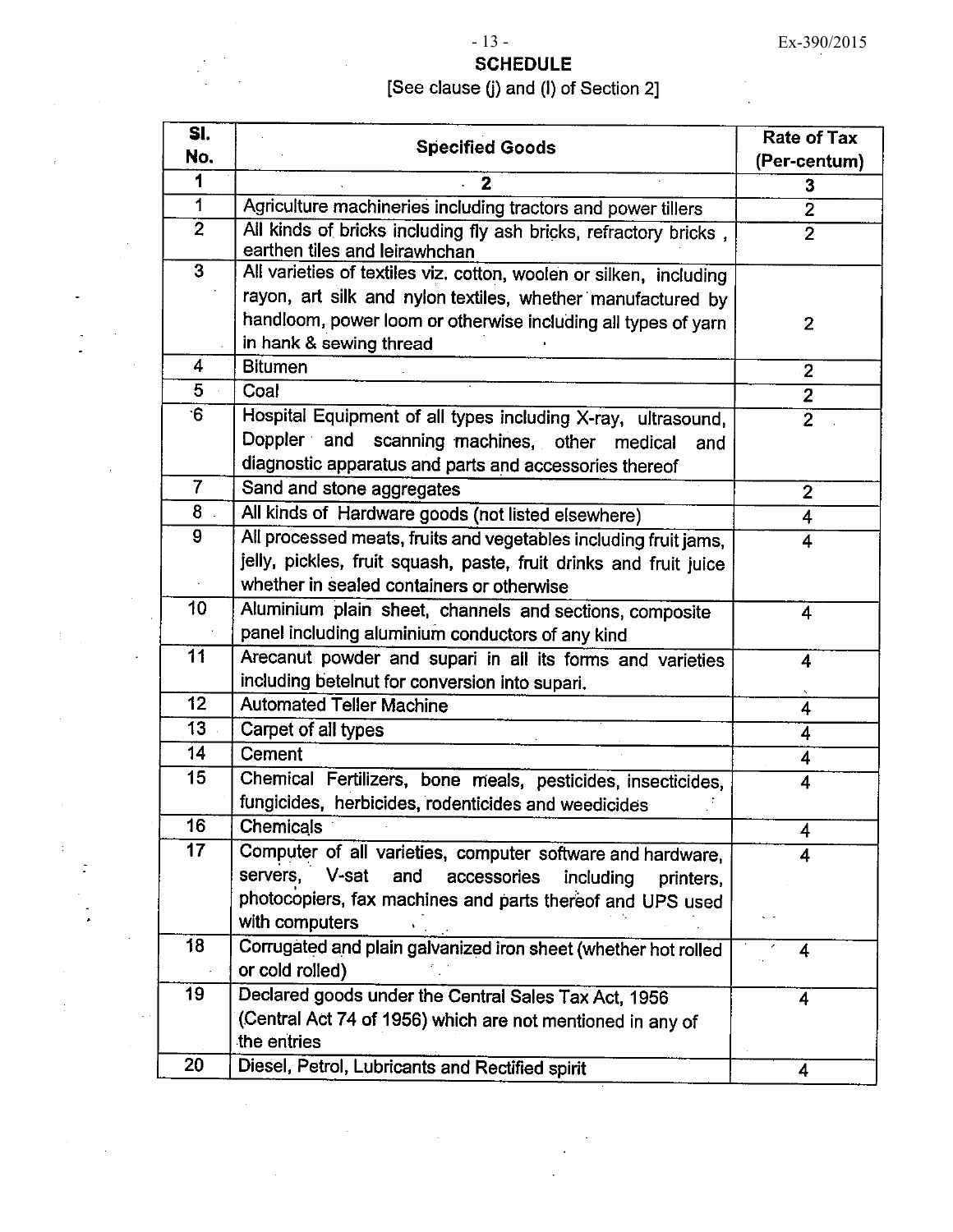$\bar{\beta}$ 

 $\Box$ 

 $\mathbb{R}^3$ 

÷,

 $\mathcal{L}$ 

| 21              | Drugs and medicines including vaccines, syringes, and            | 4                       |
|-----------------|------------------------------------------------------------------|-------------------------|
|                 | dressings, medicated ointments produced under license,           |                         |
|                 | light liquid paraffin of IP grade absolute alcohol, methyl       |                         |
|                 | alcohol, anti-bed sore made of PVC, rubber or other              |                         |
|                 | materials, laboratory reagents, disinfectants, menthol,          |                         |
|                 | medicinal water                                                  |                         |
| 22              | Electrical goods of all types                                    | 4                       |
| 23              | Elevators and parts and accessories thereof                      | 4                       |
| 24              | Floor and wall tiles such as (i) Ceramic tiles, glazed floor,    | 4                       |
|                 | roofing and wall tiles; (ii) Cuddappah stone slabs and           |                         |
|                 | shahabad stone slabs; (iii) (a) Granite blocks (rough or raw);   |                         |
|                 | (b) Polished granite slabs, including tomb stones, monument      |                         |
|                 | slab and head stone; (iv) Black stone, kota stone or any         |                         |
|                 | other natural stone, (v) Marbles, that is to say, - (a) Marble   |                         |
|                 | boulders or lumps, (b) Marble slabs (c) Marble chips (d) Marble  |                         |
|                 | dusts (e) marble floor tiles and wall tiles (f) Other articles   |                         |
|                 | made of marbles (vi) Mosaic tiles, chips and powder.             |                         |
| 25              | <b>Furniture and Fixtures</b>                                    | 4                       |
| 26              | <b>Generator sets</b>                                            | 4                       |
| 27 <sub>1</sub> | Industrial cables (High voltage cables, PVC or PE insulated      |                         |
|                 | wires and cables, Jelly filled cables, Optical fibers cables)    | 4                       |
| 28              | Industrial inputs and packing materials                          | 4                       |
| 29              | Lime stone and lime powder                                       | 4                       |
| 30              | <b>Motor Vehicle</b>                                             | 4                       |
|                 | (i) Motor cars, motor omni buses, motor vans,                    |                         |
|                 | motor trucks, chassis of such motor vehicles.                    |                         |
|                 | (ii) Motor cycles, motor cycle combinations, motor scooters,     |                         |
|                 | three wheelers and motorettes                                    |                         |
| 31              | Photographic cameras and enlargers, flash light apparatus,       | 4                       |
|                 | photo blocks, lenses, films including x-ray films and film packs |                         |
|                 | plates, x-ray machine, scanners, medical imaging<br>and          |                         |
|                 | equipment, chemicals used in the photographic development        |                         |
|                 | and printing process, paper and cloth, photo albums, stamp       |                         |
|                 | albums, photo frames, photo mounts and other parts and           |                         |
|                 | accessories required for use therewith                           |                         |
| 32              | Pipes of all varieties including G I, pipes, CI pipes, ductile   | $\overline{\mathbf{4}}$ |
|                 | pipes, PVC and water supply and sanitary equipment and           |                         |
|                 | fittings of every description including storage tanks, sinks,    |                         |
|                 | wash basins, wash basin pedestals, taps, pipes fittings, bath    |                         |
|                 | showers, bidets, water closet pans, flushing cisterns, urinals,  |                         |
|                 | commodes, man-hole covers used in connection with drainage       |                         |
|                 | and sewerage disposals, parts and accessories thereof            |                         |

 $\label{eq:2.1} \mathcal{L}_{\mathcal{A}}(\mathcal{A})=\mathcal{L}_{\mathcal{A}}(\mathcal{A})\mathcal{L}_{\mathcal{A}}(\mathcal{A})\mathcal{L}_{\mathcal{A}}(\mathcal{A})\mathcal{L}_{\mathcal{A}}(\mathcal{A})\mathcal{L}_{\mathcal{A}}(\mathcal{A})$ 

 $\langle \hat{A}^{\dagger} \hat{A}^{\dagger} \hat{A}^{\dagger} \hat{A}^{\dagger} \hat{A}^{\dagger} \hat{A}^{\dagger} \hat{A}^{\dagger} \hat{A}^{\dagger} \hat{A}^{\dagger} \hat{A}^{\dagger} \hat{A}^{\dagger} \hat{A}^{\dagger} \hat{A}^{\dagger} \hat{A}^{\dagger} \hat{A}^{\dagger} \hat{A}^{\dagger} \hat{A}^{\dagger} \hat{A}^{\dagger} \hat{A}^{\dagger} \hat{A}^{\dagger} \hat{A}^{\dagger} \hat{A}^{\d$ 

 $\mathcal{L}(\mathcal{A})$  and  $\mathcal{L}(\mathcal{A})$